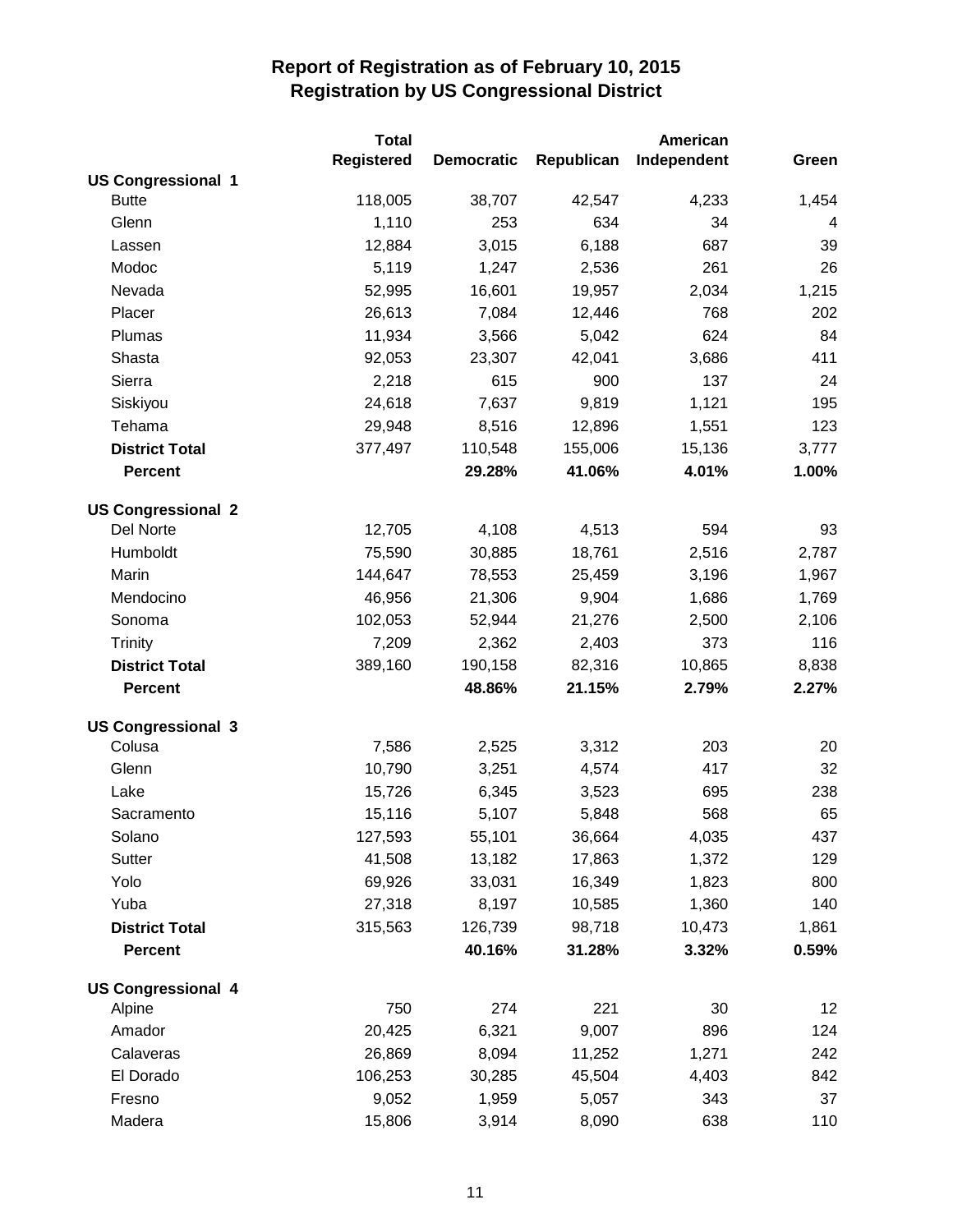|                           |             | Peace and |                | <b>No Party</b>   |
|---------------------------|-------------|-----------|----------------|-------------------|
|                           | Libertarian | Freedom   | Other          | <b>Preference</b> |
| <b>US Congressional 1</b> |             |           |                |                   |
| <b>Butte</b>              | 1,298       | 513       | 1,748          | 27,505            |
| Glenn                     | 8           | $\Omega$  | 1              | 176               |
| Lassen                    | 103         | 42        | 80             | 2,730             |
| Modoc                     | 44          | 11        | $\overline{7}$ | 987               |
| Nevada                    | 646         | 189       | 130            | 12,223            |
| Placer                    | 356         | 74        | 120            | 5,563             |
| Plumas                    | 116         | 44        | 5              | 2,453             |
| Shasta                    | 912         | 299       | 374            | 21,023            |
| Sierra                    | 29          | 6         | 53             | 454               |
| Siskiyou                  | 282         | 92        | 54             | 5,418             |
| Tehama                    | 278         | 110       | 121            | 6,353             |
| <b>District Total</b>     | 4,072       | 1,380     | 2,693          | 84,885            |
| <b>Percent</b>            | 1.08%       | 0.37%     | 0.71%          | 22.49%            |
| <b>US Congressional 2</b> |             |           |                |                   |
| Del Norte                 | 121         | 50        | 176            | 3,050             |
| Humboldt                  | 813         | 369       | 281            | 19,178            |
| Marin                     | 866         | 263       | 539            | 33,804            |
| Mendocino                 | 453         | 277       | 183            | 11,378            |
| Sonoma                    | 795         | 318       | 642            | 21,472            |
| Trinity                   | 96          | 30        | 111            | 1,718             |
| <b>District Total</b>     | 3,144       | 1,307     | 1,932          | 90,600            |
| <b>Percent</b>            | 0.81%       | 0.34%     | 0.50%          | 23.28%            |
| <b>US Congressional 3</b> |             |           |                |                   |
| Colusa                    | 39          | 13        | $\overline{2}$ | 1,472             |
| Glenn                     | 77          | 41        | 21             | 2,377             |
| Lake                      | 185         | 103       | 44             | 4,593             |
| Sacramento                | 145         | 86        | 40             | 3,257             |
| Solano                    | 854         | 313       | 605            | 29,584            |
| Sutter                    | 282         | 136       | 884            | 7,660             |
| Yolo                      | 540         | 243       | 99             | 17,041            |
| Yuba                      | 262         | 102       | 69             | 6,603             |
| <b>District Total</b>     | 2,384       | 1,037     | 1,764          | 72,587            |
| <b>Percent</b>            | 0.76%       | 0.33%     | 0.56%          | 23.00%            |
| <b>US Congressional 4</b> |             |           |                |                   |
| Alpine                    | 5           | 1         | 6              | 201               |
| Amador                    | 221         | 56        | 60             | 3,740             |
| Calaveras                 | 366         | 101       | 228            | 5,315             |
| El Dorado                 | 1,238       | 302       | 942            | 22,737            |
| Fresno                    | 75          | 14        | 125            | 1,442             |
| Madera                    | 146         | 30        | 62             | 2,816             |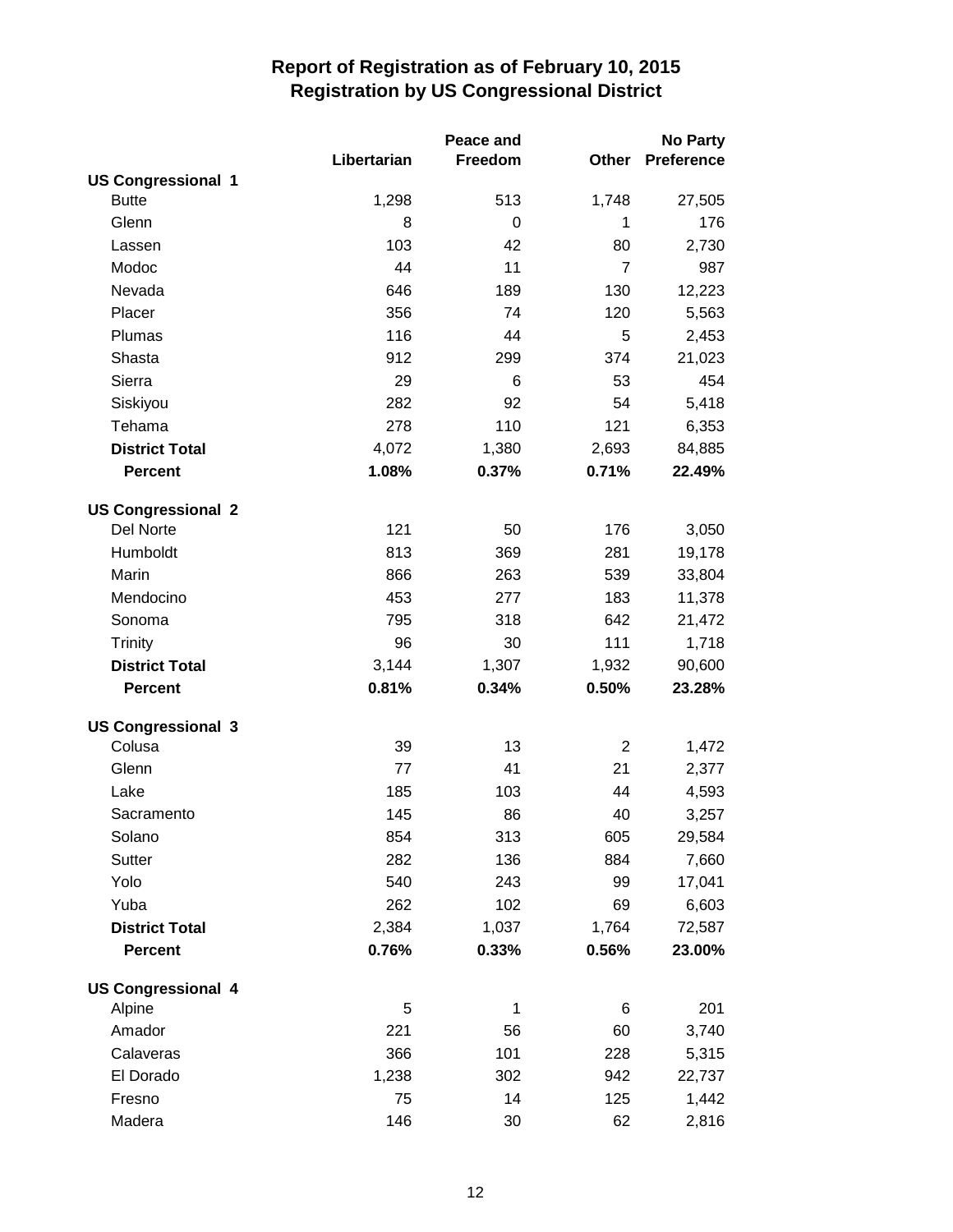|                           | <b>Total</b>      |                   |            | American    |       |
|---------------------------|-------------------|-------------------|------------|-------------|-------|
|                           | <b>Registered</b> | <b>Democratic</b> | Republican | Independent | Green |
| Mariposa                  | 10,378            | 3,031             | 4,517      | 475         | 110   |
| Nevada                    | 8,474             | 3,310             | 2,002      | 343         | 159   |
| Placer                    | 173,957           | 47,755            | 79,724     | 4,141       | 845   |
| Tuolumne                  | 28,921            | 9,041             | 12,138     | 1,242       | 215   |
| <b>District Total</b>     | 400,885           | 113,984           | 177,512    | 13,782      | 2,696 |
| <b>Percent</b>            |                   | 28.43%            | 44.28%     | 3.44%       | 0.67% |
| <b>US Congressional 5</b> |                   |                   |            |             |       |
| Contra Costa              | 46,629            | 25,782            | 7,686      | 1,217       | 384   |
| Lake                      | 17,239            | 6,440             | 5,142      | 702         | 228   |
| Napa                      | 69,246            | 31,701            | 17,956     | 2,151       | 789   |
| Solano                    | 73,733            | 41,225            | 12,050     | 1,848       | 420   |
| Sonoma                    | 137,942           | 70,703            | 29,212     | 3,662       | 1,999 |
| <b>District Total</b>     | 344,789           | 175,851           | 72,046     | 9,580       | 3,820 |
| <b>Percent</b>            |                   | 51.00%            | 20.90%     | 2.78%       | 1.11% |
| <b>US Congressional 6</b> |                   |                   |            |             |       |
| Sacramento                | 288,457           | 143,267           | 64,677     | 8,012       | 2,081 |
| Yolo                      | 21,626            | 9,543             | 5,333      | 775         | 149   |
| <b>District Total</b>     | 310,083           | 152,810           | 70,010     | 8,787       | 2,230 |
| <b>Percent</b>            |                   | 49.28%            | 22.58%     | 2.83%       | 0.72% |
| <b>US Congressional 7</b> |                   |                   |            |             |       |
| Sacramento                | 362,402           | 139,133           | 130,562    | 11,474      | 1,704 |
| <b>District Total</b>     | 362,402           | 139,133           | 130,562    | 11,474      | 1,704 |
| <b>Percent</b>            |                   | 38.39%            | 36.03%     | 3.17%       | 0.47% |
| <b>US Congressional 8</b> |                   |                   |            |             |       |
| Inyo                      | 9,517             | 2,891             | 4,015      | 411         | 80    |
| Mono                      | 5,752             | 1,886             | 1,993      | 247         | 57    |
| San Bernardino            | 284,942           | 91,430            | 111,699    | 14,050      | 1,146 |
| <b>District Total</b>     | 300,211           | 96,207            | 117,707    | 14,708      | 1,283 |
| <b>Percent</b>            |                   | 32.05%            | 39.21%     | 4.90%       | 0.43% |
| <b>US Congressional 9</b> |                   |                   |            |             |       |
| Contra Costa              | 87,004            | 41,776            | 22,882     | 2,875       | 260   |
| Sacramento                | 11,134            | 3,786             | 4,504      | 419         | 39    |
| San Joaquin               | 210,568           | 92,223            | 71,600     | 5,226       | 631   |
| <b>District Total</b>     | 308,706           | 137,785           | 98,986     | 8,520       | 930   |
| <b>Percent</b>            |                   | 44.63%            | 32.06%     | 2.76%       | 0.30% |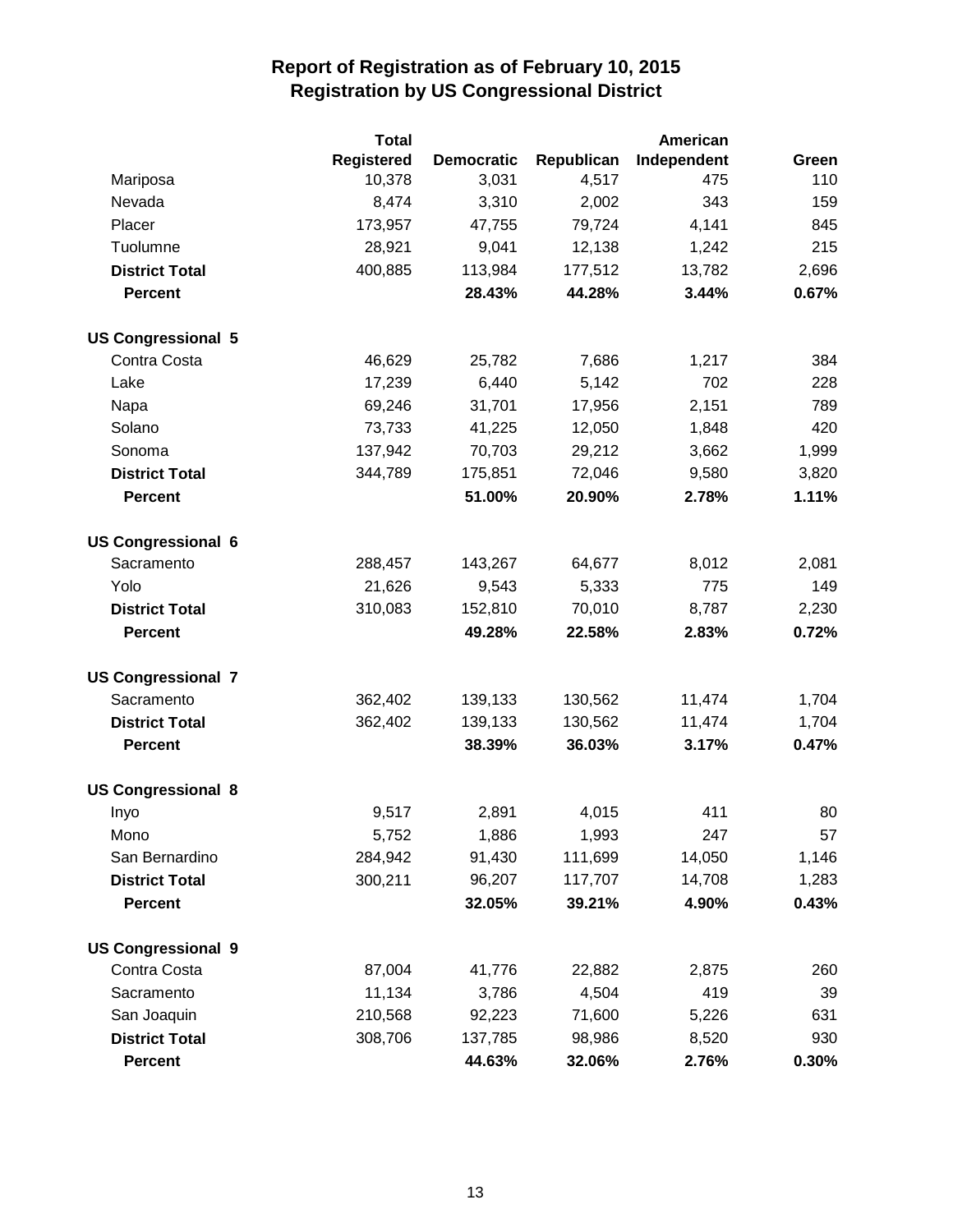|                           |             | Peace and | <b>No Party</b> |                   |  |
|---------------------------|-------------|-----------|-----------------|-------------------|--|
|                           | Libertarian | Freedom   | Other           | <b>Preference</b> |  |
| Mariposa                  | 109         | 30        | 188             | 1,918             |  |
| Nevada                    | 92          | 14        | 8               | 2,546             |  |
| Placer                    | 2,479       | 381       | 615             | 38,017            |  |
| Tuolumne                  | 279         | 88        | 61              | 5,857             |  |
| <b>District Total</b>     | 5,010       | 1,017     | 2,295           | 84,589            |  |
| <b>Percent</b>            | 1.25%       | 0.25%     | 0.57%           | 21.10%            |  |
| <b>US Congressional 5</b> |             |           |                 |                   |  |
| Contra Costa              | 283         | 130       | 137             | 11,010            |  |
| Lake                      | 191         | 66        | 36              | 4,434             |  |
| Napa                      | 521         | 193       | 429             | 15,506            |  |
| Solano                    | 400         | 231       | 348             | 17,211            |  |
| Sonoma                    | 1,095       | 394       | 926             | 29,951            |  |
| <b>District Total</b>     | 2,490       | 1,014     | 1,876           | 78,112            |  |
| <b>Percent</b>            | 0.72%       | 0.29%     | 0.54%           | 22.66%            |  |
| <b>US Congressional 6</b> |             |           |                 |                   |  |
| Sacramento                | 2,070       | 3,230     | 594             | 64,526            |  |
| Yolo                      | 152         | 173       | 47              | 5,454             |  |
| <b>District Total</b>     | 2,222       | 3,403     | 641             | 69,980            |  |
| <b>Percent</b>            | 0.72%       | 1.10%     | 0.21%           | 22.57%            |  |
| <b>US Congressional 7</b> |             |           |                 |                   |  |
| Sacramento                | 2,850       | 1,931     | 785             | 73,963            |  |
| <b>District Total</b>     | 2,850       | 1,931     | 785             | 73,963            |  |
| <b>Percent</b>            | 0.79%       | 0.53%     | 0.22%           | 20.41%            |  |
| <b>US Congressional 8</b> |             |           |                 |                   |  |
| Inyo                      | 83          | 26        | 56              | 1,955             |  |
| Mono                      | 42          | 18        | 1               | 1,508             |  |
| San Bernardino            | 2,242       | 1,041     | 938             | 62,396            |  |
| <b>District Total</b>     | 2,367       | 1,085     | 995             | 65,859            |  |
| <b>Percent</b>            | 0.79%       | 0.36%     | 0.33%           | 21.94%            |  |
| <b>US Congressional 9</b> |             |           |                 |                   |  |
| Contra Costa              | 520         | 164       | 187             | 18,340            |  |
| Sacramento                | 83          | 66        | 16              | 2,221             |  |
| San Joaquin               | 1,068       | 740       | 869             | 38,211            |  |
| <b>District Total</b>     | 1,671       | 970       | 1,072           | 58,772            |  |
| <b>Percent</b>            | 0.54%       | 0.31%     | 0.35%           | 19.04%            |  |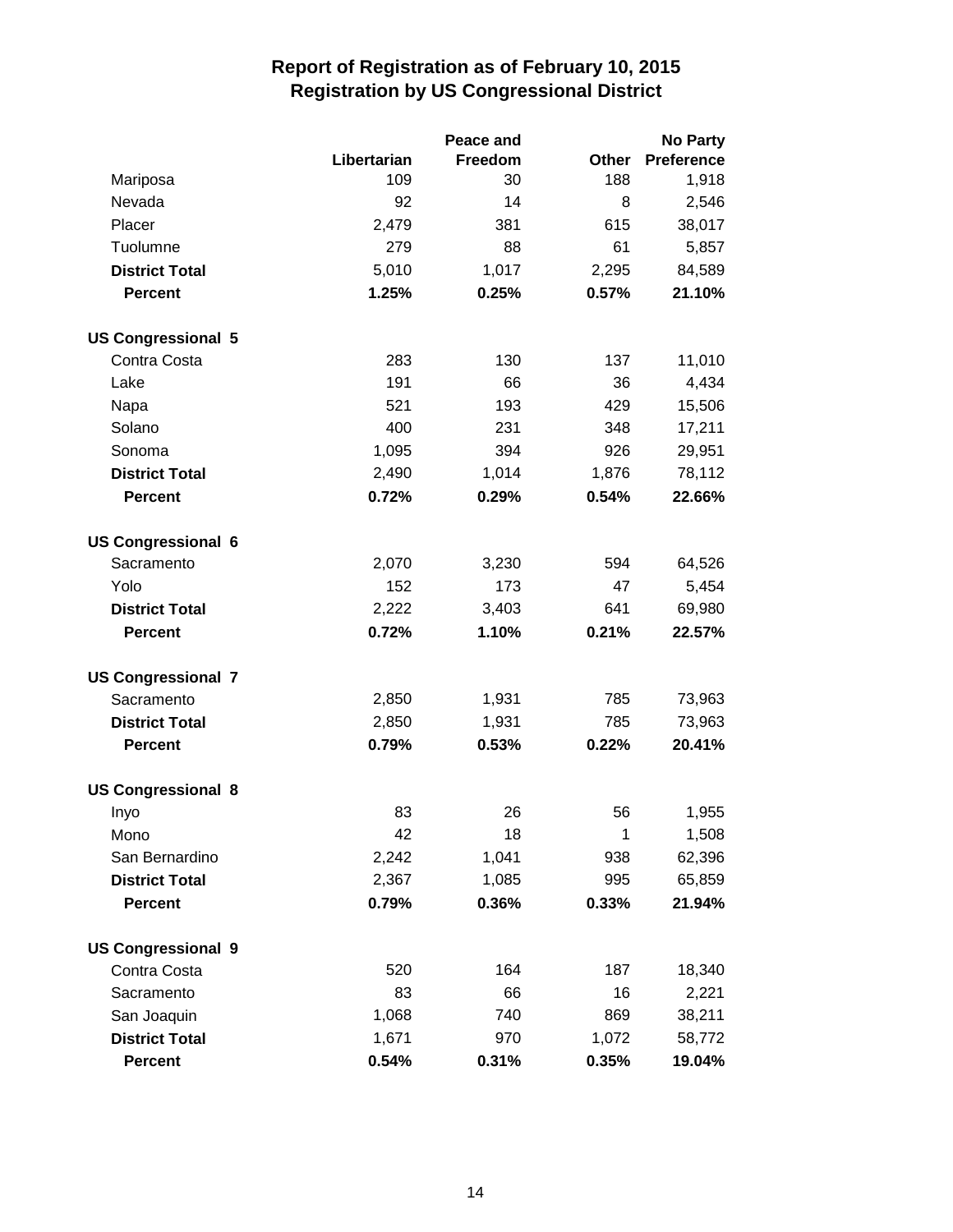|                            | <b>Total</b>      |                   |                  | American    |       |
|----------------------------|-------------------|-------------------|------------------|-------------|-------|
|                            | <b>Registered</b> | <b>Democratic</b> | Republican       | Independent | Green |
| <b>US Congressional 10</b> |                   |                   |                  |             |       |
| San Joaquin                | 82,950            | 31,207            | 29,792           | 2,731       | 229   |
| <b>Stanislaus</b>          | 213,533           | 78,184            | 87,816           | 6,143       | 612   |
| <b>District Total</b>      | 296,483           | 109,391           | 117,608          | 8,874       | 841   |
| <b>Percent</b>             |                   | 36.90%            | 39.67%           | 2.99%       | 0.28% |
| <b>US Congressional 11</b> |                   |                   |                  |             |       |
| Contra Costa               | 358,182           | 176,945           | 84,446           | 9,047       | 2,621 |
| <b>District Total</b>      | 358,182           | 176,945           | 84,446           | 9,047       | 2,621 |
| <b>Percent</b>             |                   | 49.40%            | 23.58%           | 2.53%       | 0.73% |
| <b>US Congressional 12</b> |                   |                   |                  |             |       |
| San Francisco              | 382,849           | 213,197           | 30,533           | 6,803       | 6,200 |
| <b>District Total</b>      | 382,849           | 213,197           | 30,533           | 6,803       | 6,200 |
| <b>Percent</b>             |                   | 55.69%            | 7.98%            | 1.78%       | 1.62% |
| <b>US Congressional 13</b> |                   |                   |                  |             |       |
| Alameda                    | 408,729           | 254,996           | 28,837           | 7,130       | 8,044 |
| San Francisco              | $\mathbf 0$       | $\mathbf 0$       | $\boldsymbol{0}$ | $\mathbf 0$ | 0     |
| <b>District Total</b>      | 408,729           | 254,996           | 28,837           | 7,130       | 8,044 |
| <b>Percent</b>             |                   | 62.39%            | 7.06%            | 1.74%       | 1.97% |
| <b>US Congressional 14</b> |                   |                   |                  |             |       |
| San Francisco              | 49,950            | 26,686            | 5,151            | 891         | 558   |
| San Mateo                  | 288,382           | 147,869           | 50,512           | 6,410       | 1,939 |
| <b>District Total</b>      | 338,332           | 174,555           | 55,663           | 7,301       | 2,497 |
| <b>Percent</b>             |                   | 51.59%            | 16.45%           | 2.16%       | 0.74% |
| <b>US Congressional 15</b> |                   |                   |                  |             |       |
| Alameda                    | 316,665           | 153,112           | 65,246           | 7,753       | 1,630 |
| Contra Costa               | 35,802            | 13,708            | 10,396           | 961         | 91    |
| <b>District Total</b>      | 352,467           | 166,820           | 75,642           | 8,714       | 1,721 |
| <b>Percent</b>             |                   | 47.33%            | 21.46%           | 2.47%       | 0.49% |
| <b>US Congressional 16</b> |                   |                   |                  |             |       |
| Fresno                     | 129,705           | 65,726            | 32,275           | 2,759       | 555   |
| Madera                     | 36,264            | 13,237            | 14,191           | 1,011       | 93    |
| Merced                     | 85,979            | 35,533            | 27,981           | 2,721       | 420   |
| <b>District Total</b>      | 251,948           | 114,496           | 74,447           | 6,491       | 1,068 |
| <b>Percent</b>             |                   | 45.44%            | 29.55%           | 2.58%       | 0.42% |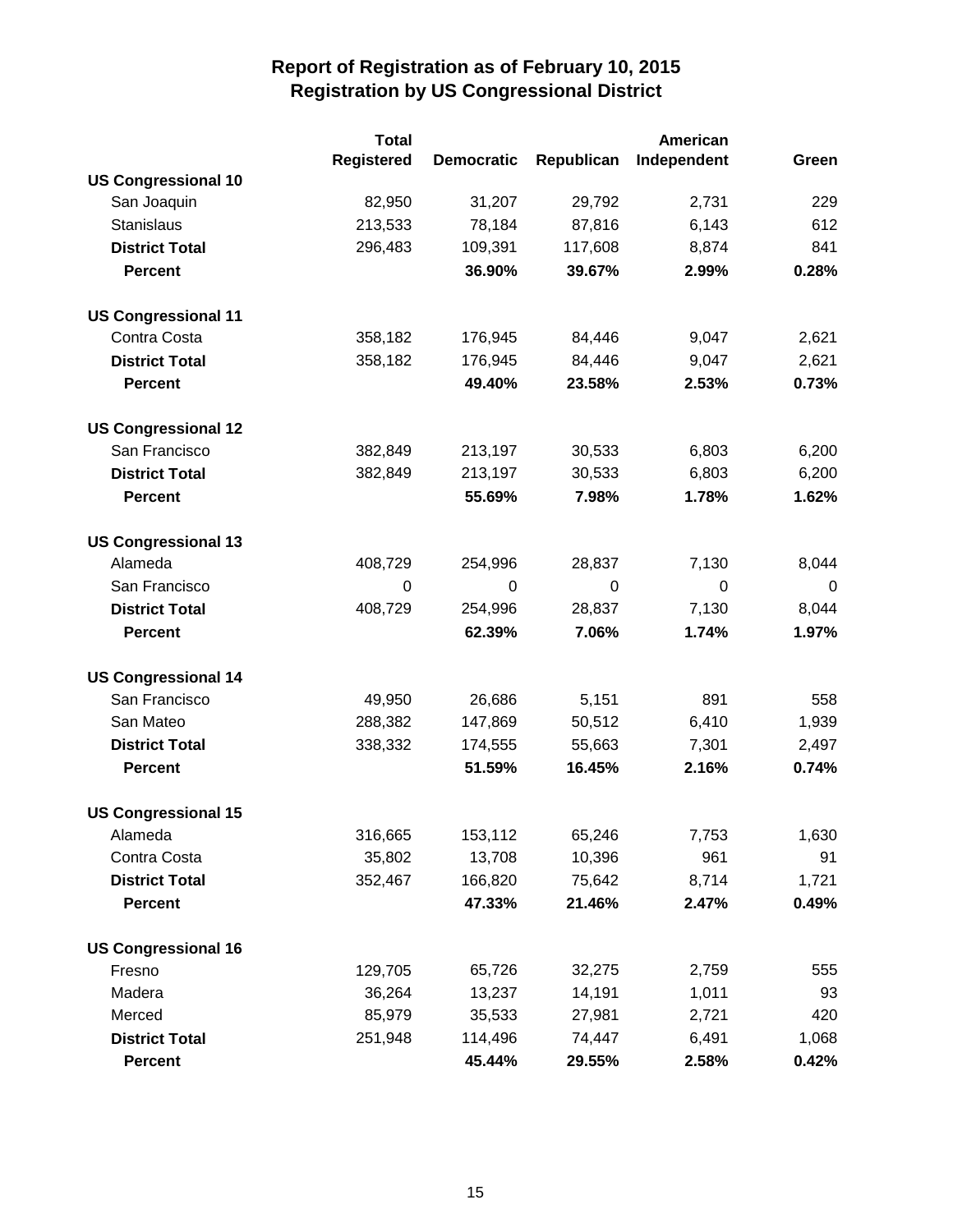|                            |             | Peace and | <b>No Party</b> |                   |
|----------------------------|-------------|-----------|-----------------|-------------------|
|                            | Libertarian | Freedom   | Other           | <b>Preference</b> |
| <b>US Congressional 10</b> |             |           |                 |                   |
| San Joaquin                | 517         | 184       | 439             | 17,851            |
| Stanislaus                 | 1,274       | 589       | 2,412           | 36,503            |
| <b>District Total</b>      | 1,791       | 773       | 2,851           | 54,354            |
| <b>Percent</b>             | 0.60%       | 0.26%     | 0.96%           | 18.33%            |
| <b>US Congressional 11</b> |             |           |                 |                   |
| Contra Costa               | 2,201       | 873       | 974             | 81,075            |
| <b>District Total</b>      | 2,201       | 873       | 974             | 81,075            |
| <b>Percent</b>             | 0.61%       | 0.24%     | 0.27%           | 22.64%            |
| <b>US Congressional 12</b> |             |           |                 |                   |
| San Francisco              | 2,537       | 1,269     | 2,116           | 120,194           |
| <b>District Total</b>      | 2,537       | 1,269     | 2,116           | 120,194           |
| <b>Percent</b>             | 0.66%       | 0.33%     | 0.55%           | 31.39%            |
| <b>US Congressional 13</b> |             |           |                 |                   |
| Alameda                    | 1,973       | 1,882     | 21,989          | 83,878            |
| San Francisco              | 0           | 0         | 0               | 0                 |
| <b>District Total</b>      | 1,973       | 1,882     | 21,989          | 83,878            |
| <b>Percent</b>             | 0.48%       | 0.46%     | 5.38%           | 20.52%            |
| <b>US Congressional 14</b> |             |           |                 |                   |
| San Francisco              | 266         | 174       | 259             | 15,965            |
| San Mateo                  | 1,531       | 689       | 744             | 78,688            |
| <b>District Total</b>      | 1,797       | 863       | 1,003           | 94,653            |
| <b>Percent</b>             | 0.53%       | 0.26%     | 0.30%           | 27.98%            |
| <b>US Congressional 15</b> |             |           |                 |                   |
| Alameda                    | 1,870       | 875       | 16,684          | 69,495            |
| Contra Costa               | 189         | 29        | 82              | 10,346            |
| <b>District Total</b>      | 2,059       | 904       | 16,766          | 79,841            |
| <b>Percent</b>             | 0.58%       | 0.26%     | 4.76%           | 22.65%            |
| <b>US Congressional 16</b> |             |           |                 |                   |
| Fresno                     | 595         | 523       | 1,523           | 25,749            |
| Madera                     | 168         | 120       | 113             | 7,331             |
| Merced                     | 541         | 302       | 235             | 18,246            |
| <b>District Total</b>      | 1,304       | 945       | 1,871           | 51,326            |
| <b>Percent</b>             | 0.52%       | 0.38%     | 0.74%           | 20.37%            |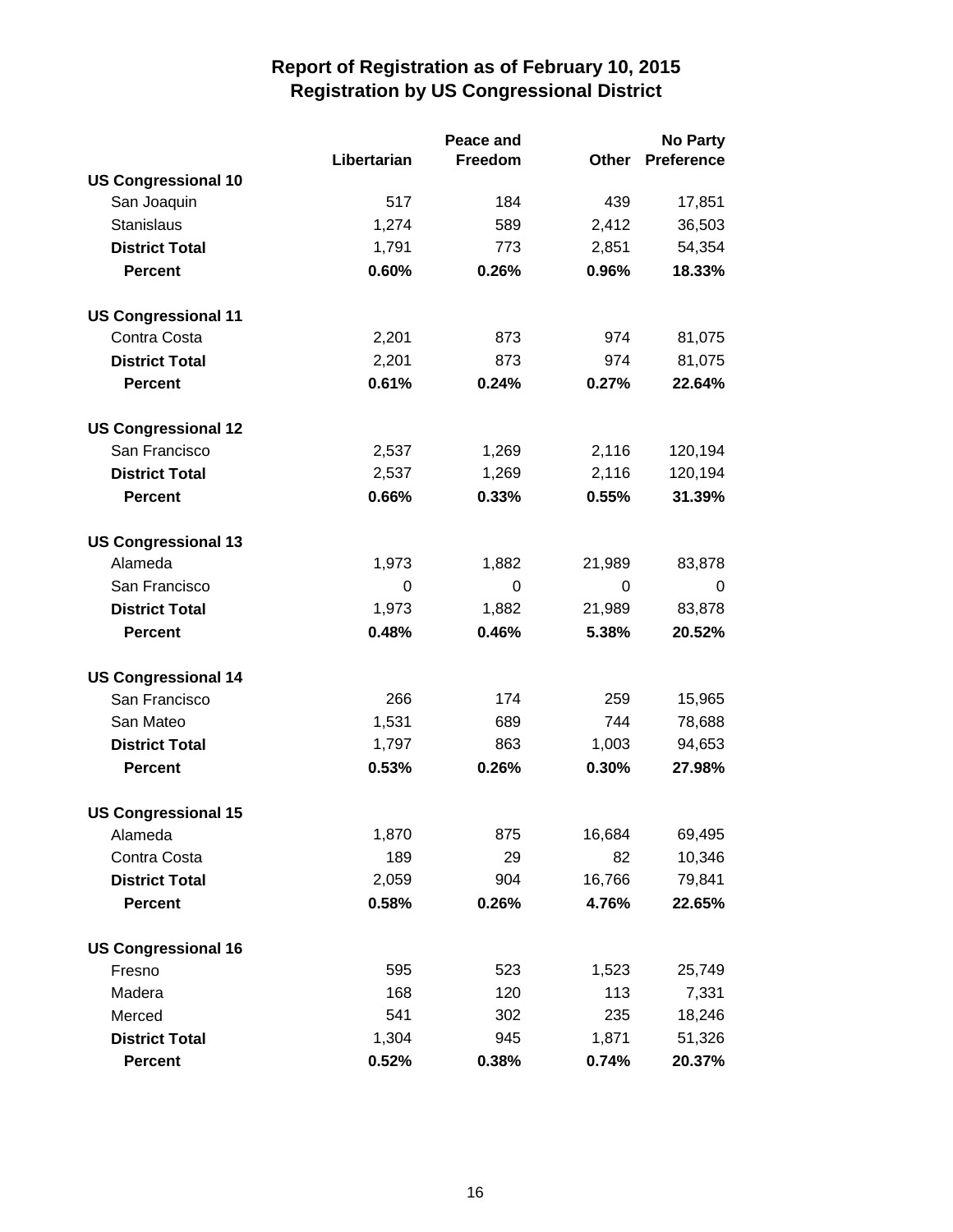|                            | <b>Total</b> |                   |            | American    |       |
|----------------------------|--------------|-------------------|------------|-------------|-------|
|                            | Registered   | <b>Democratic</b> | Republican | Independent | Green |
| <b>US Congressional 17</b> |              |                   |            |             |       |
| Alameda                    | 82,003       | 37,838            | 13,770     | 1,730       | 367   |
| Santa Clara                | 213,715      | 89,914            | 41,400     | 4,222       | 960   |
| <b>District Total</b>      | 295,718      | 127,752           | 55,170     | 5,952       | 1,327 |
| <b>Percent</b>             |              | 43.20%            | 18.66%     | 2.01%       | 0.45% |
| <b>US Congressional 18</b> |              |                   |            |             |       |
| San Mateo                  | 65,586       | 31,298            | 15,189     | 1,304       | 517   |
| Santa Clara                | 277,365      | 122,164           | 65,085     | 5,543       | 1,663 |
| Santa Cruz                 | 31,509       | 14,871            | 6,734      | 930         | 715   |
| <b>District Total</b>      | 374,460      | 168,333           | 87,008     | 7,777       | 2,895 |
| <b>Percent</b>             |              | 44.95%            | 23.24%     | 2.08%       | 0.77% |
| <b>US Congressional 19</b> |              |                   |            |             |       |
| Santa Clara                | 311,048      | 141,411           | 69,720     | 7,189       | 1,613 |
| <b>District Total</b>      | 311,048      | 141,411           | 69,720     | 7,189       | 1,613 |
| <b>Percent</b>             |              | 45.46%            | 22.41%     | 2.31%       | 0.52% |
| <b>US Congressional 20</b> |              |                   |            |             |       |
| Monterey                   | 165,704      | 83,077            | 39,442     | 3,981       | 1,084 |
| San Benito                 | 24,241       | 11,023            | 6,975      | 614         | 133   |
| Santa Clara                | 5,551        | 2,942             | 970        | 135         | 35    |
| Santa Cruz                 | 109,085      | 60,665            | 15,859     | 2,495       | 1,997 |
| <b>District Total</b>      | 304,581      | 157,707           | 63,246     | 7,225       | 3,249 |
| <b>Percent</b>             |              | 51.78%            | 20.76%     | 2.37%       | 1.07% |
| <b>US Congressional 21</b> |              |                   |            |             |       |
| Fresno                     | 68,292       | 29,149            | 23,767     | 1,755       | 137   |
| Kern                       | 83,258       | 48,615            | 16,596     | 1,716       | 116   |
| <b>Kings</b>               | 47,606       | 17,039            | 21,065     | 1,207       | 92    |
| Tulare                     | 5,325        | 2,095             | 1,936      | 165         | 12    |
| <b>District Total</b>      | 204,481      | 96,898            | 63,364     | 4,843       | 357   |
| <b>Percent</b>             |              | 47.39%            | 30.99%     | 2.37%       | 0.17% |
| <b>US Congressional 22</b> |              |                   |            |             |       |
| Fresno                     | 208,506      | 68,047            | 92,383     | 6,097       | 766   |
| Tulare                     | 99,332       | 30,726            | 46,140     | 3,340       | 287   |
| <b>District Total</b>      | 307,838      | 98,773            | 138,523    | 9,437       | 1,053 |
| <b>Percent</b>             |              | 32.09%            | 45.00%     | 3.07%       | 0.34% |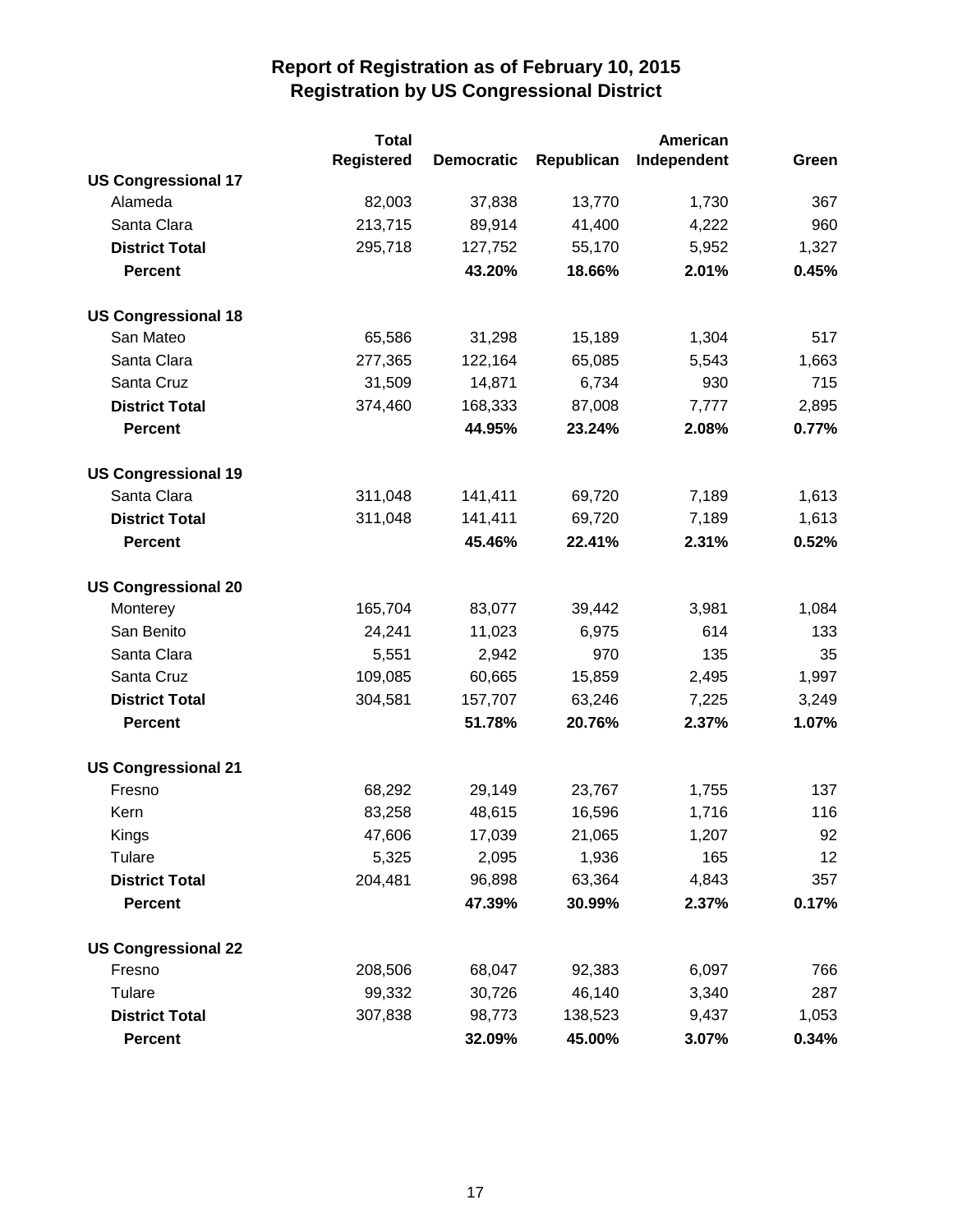|                            |             | Peace and | <b>No Party</b> |                   |
|----------------------------|-------------|-----------|-----------------|-------------------|
|                            | Libertarian | Freedom   | Other           | <b>Preference</b> |
| <b>US Congressional 17</b> |             |           |                 |                   |
| Alameda                    | 385         | 185       | 4,996           | 22,732            |
| Santa Clara                | 1,286       | 526       | 414             | 74,993            |
| <b>District Total</b>      | 1,671       | 711       | 5,410           | 97,725            |
| <b>Percent</b>             | 0.57%       | 0.24%     | 1.83%           | 33.05%            |
| <b>US Congressional 18</b> |             |           |                 |                   |
| San Mateo                  | 460         | 104       | 161             | 16,553            |
| Santa Clara                | 1,982       | 491       | 526             | 79,911            |
| Santa Cruz                 | 432         | 98        | 173             | 7,556             |
| <b>District Total</b>      | 2,874       | 693       | 860             | 104,020           |
| <b>Percent</b>             | 0.77%       | 0.19%     | 0.23%           | 27.78%            |
| <b>US Congressional 19</b> |             |           |                 |                   |
| Santa Clara                | 1,915       | 1,166     | 554             | 87,480            |
| <b>District Total</b>      | 1,915       | 1,166     | 554             | 87,480            |
| <b>Percent</b>             | 0.62%       | 0.37%     | 0.18%           | 28.12%            |
| <b>US Congressional 20</b> |             |           |                 |                   |
| Monterey                   | 943         | 456       | 241             | 36,480            |
| San Benito                 | 137         | 60        | 396             | 4,903             |
| Santa Clara                | 39          | 26        | 8               | 1,396             |
| Santa Cruz                 | 883         | 426       | 577             | 26,183            |
| <b>District Total</b>      | 2,002       | 968       | 1,222           | 68,962            |
| <b>Percent</b>             | 0.66%       | 0.32%     | 0.40%           | 22.64%            |
| <b>US Congressional 21</b> |             |           |                 |                   |
| Fresno                     | 271         | 183       | 706             | 12,324            |
| Kern                       | 284         | 298       | 93              | 15,540            |
| Kings                      | 256         | 91        | 142             | 7,714             |
| Tulare                     | 30          | 19        | 4               | 1,064             |
| <b>District Total</b>      | 841         | 591       | 945             | 36,642            |
| <b>Percent</b>             | 0.41%       | 0.29%     | 0.46%           | 17.92%            |
| <b>US Congressional 22</b> |             |           |                 |                   |
| Fresno                     | 1,263       | 409       | 2,709           | 36,832            |
| Tulare                     | 585         | 260       | 129             | 17,865            |
| <b>District Total</b>      | 1,848       | 669       | 2,838           | 54,697            |
| <b>Percent</b>             | 0.60%       | 0.22%     | 0.92%           | 17.77%            |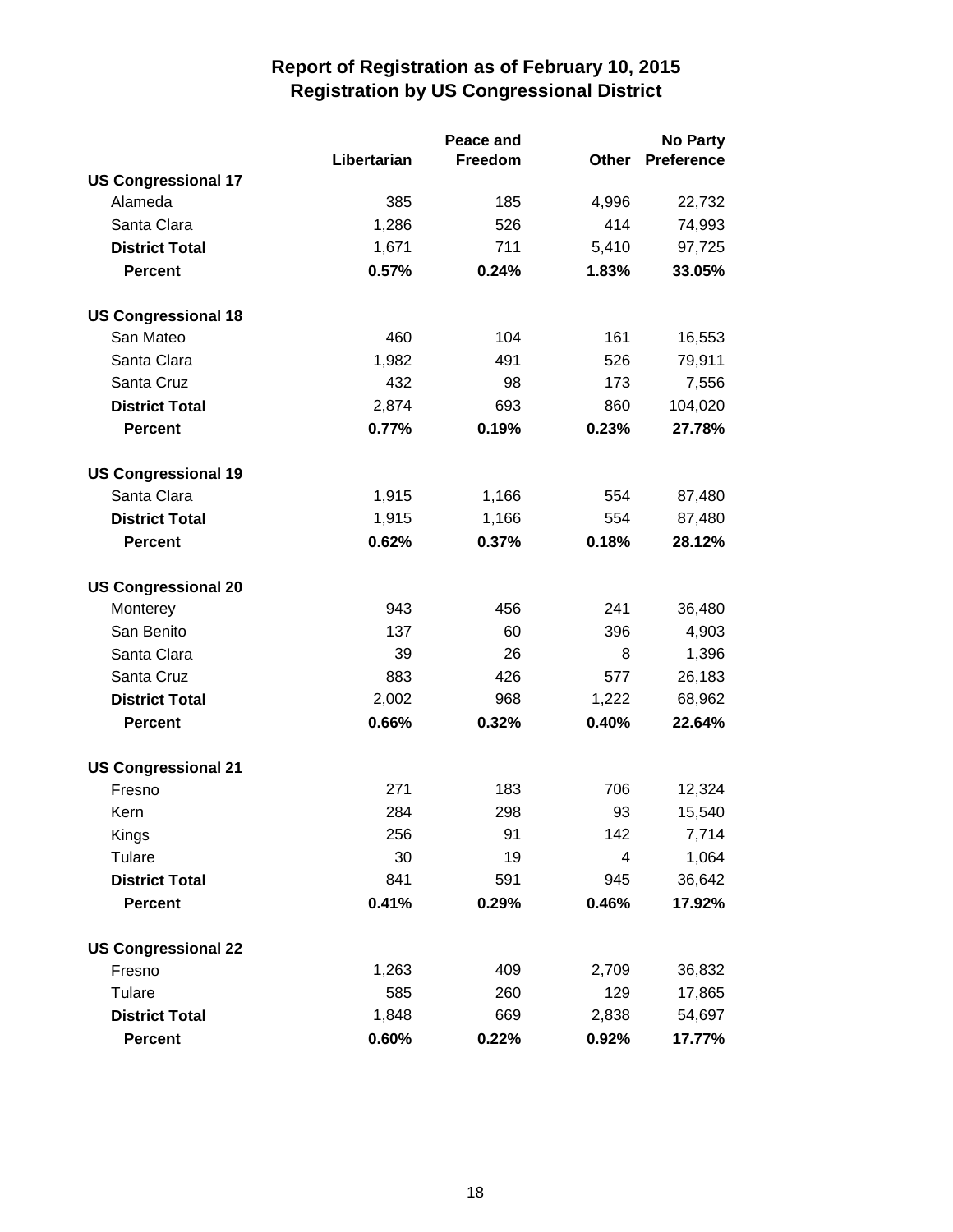|                            | <b>Total</b>      |                   |            | American    |       |
|----------------------------|-------------------|-------------------|------------|-------------|-------|
|                            | <b>Registered</b> | <b>Democratic</b> | Republican | Independent | Green |
| <b>US Congressional 23</b> |                   |                   |            |             |       |
| Kern                       | 243,179           | 68,421            | 110,843    | 9,088       | 672   |
| Los Angeles                | 42,321            | 14,982            | 17,315     | 1,491       | 114   |
| Tulare                     | 26,722            | 8,145             | 12,302     | 942         | 99    |
| <b>District Total</b>      | 312,222           | 91,548            | 140,460    | 11,521      | 885   |
| <b>Percent</b>             |                   | 29.32%            | 44.99%     | 3.69%       | 0.28% |
| <b>US Congressional 24</b> |                   |                   |            |             |       |
| San Luis Obispo            | 148,821           | 48,857            | 59,047     | 4,368       | 1,275 |
| Santa Barbara              | 188,886           | 75,673            | 56,185     | 5,056       | 1,451 |
| Ventura                    | 5,560             | 2,399             | 1,381      | 161         | 85    |
| <b>District Total</b>      | 343,267           | 126,929           | 116,613    | 9,585       | 2,811 |
| <b>Percent</b>             |                   | 36.98%            | 33.97%     | 2.79%       | 0.82% |
| <b>US Congressional 25</b> |                   |                   |            |             |       |
| Los Angeles                | 307,496           | 118,882           | 109,502    | 9,768       | 1,012 |
| Ventura                    | 67,344            | 19,883            | 29,259     | 1,921       | 284   |
| <b>District Total</b>      | 374,840           | 138,765           | 138,761    | 11,689      | 1,296 |
| <b>Percent</b>             |                   | 37.02%            | 37.02%     | 3.12%       | 0.35% |
| <b>US Congressional 26</b> |                   |                   |            |             |       |
| Los Angeles                | 6,102             | 1,959             | 2,498      | 183         | 25    |
| Ventura                    | 356,200           | 145,158           | 115,304    | 9,073       | 1,949 |
| <b>District Total</b>      | 362,302           | 147,117           | 117,802    | 9,256       | 1,974 |
| <b>Percent</b>             |                   | 40.61%            | 32.51%     | 2.55%       | 0.54% |
| <b>US Congressional 27</b> |                   |                   |            |             |       |
| Los Angeles                | 353,491           | 150,272           | 88,702     | 7,315       | 2,029 |
| San Bernardino             | 21,951            | 6,466             | 10,377     | 644         | 74    |
| <b>District Total</b>      | 375,442           | 156,738           | 99,079     | 7,959       | 2,103 |
| <b>Percent</b>             |                   | 41.75%            | 26.39%     | 2.12%       | 0.56% |
| <b>US Congressional 28</b> |                   |                   |            |             |       |
| Los Angeles                | 398,478           | 186,843           | 81,347     | 9,290       | 2,918 |
| <b>District Total</b>      | 398,478           | 186,843           | 81,347     | 9,290       | 2,918 |
| <b>Percent</b>             |                   | 46.89%            | 20.41%     | 2.33%       | 0.73% |
| <b>US Congressional 29</b> |                   |                   |            |             |       |
| Los Angeles                | 280,970           | 149,088           | 40,794     | 6,526       | 1,619 |
| <b>District Total</b>      | 280,970           | 149,088           | 40,794     | 6,526       | 1,619 |
| <b>Percent</b>             |                   | 53.06%            | 14.52%     | 2.32%       | 0.58% |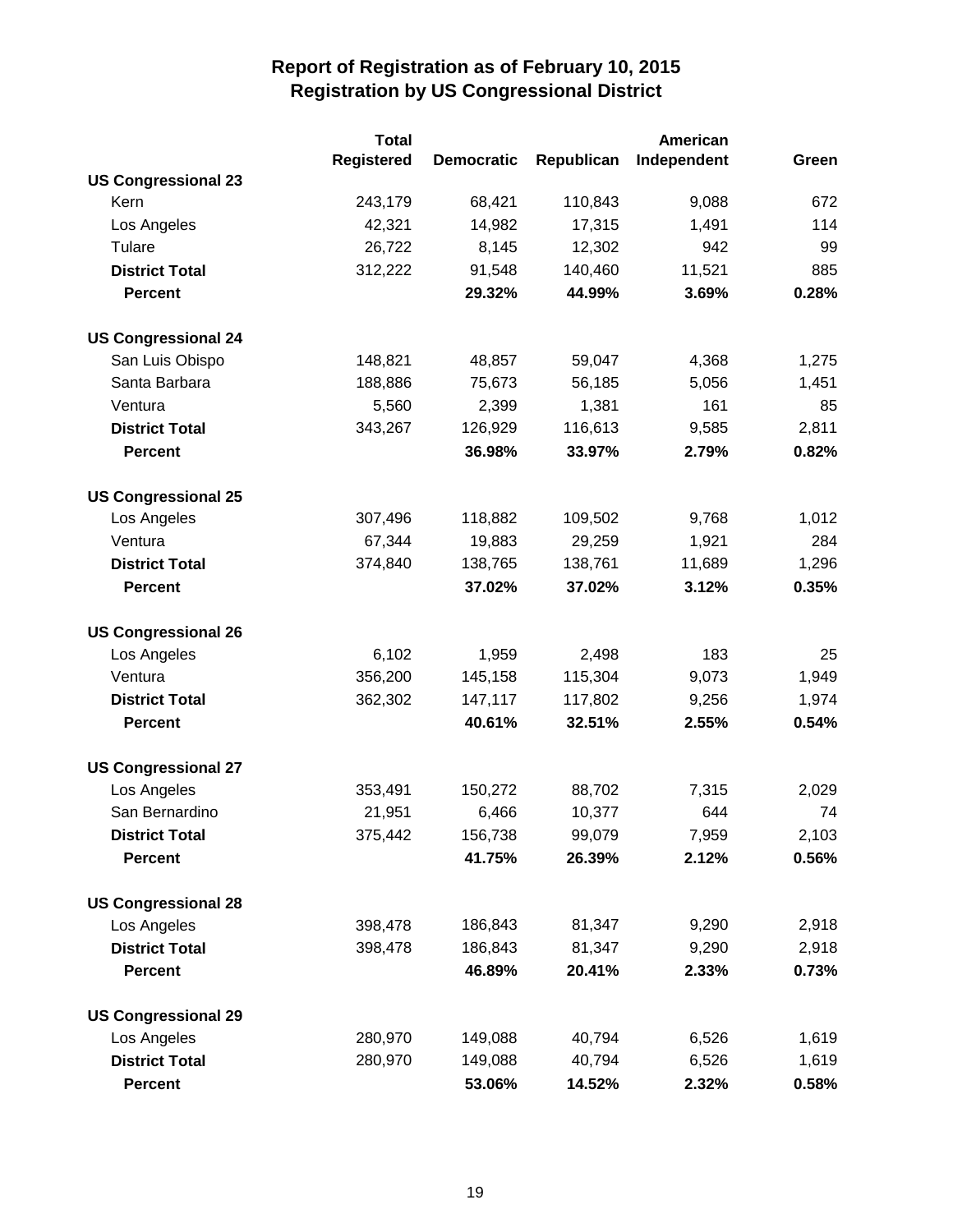|                            | Peace and   |         |              | <b>No Party</b>   |  |
|----------------------------|-------------|---------|--------------|-------------------|--|
|                            | Libertarian | Freedom | <b>Other</b> | <b>Preference</b> |  |
| <b>US Congressional 23</b> |             |         |              |                   |  |
| Kern                       | 1,948       | 663     | 312          | 51,232            |  |
| Los Angeles                | 236         | 161     | 373          | 7,649             |  |
| Tulare                     | 173         | 93      | 70           | 4,898             |  |
| <b>District Total</b>      | 2,357       | 917     | 755          | 63,779            |  |
| <b>Percent</b>             | 0.75%       | 0.29%   | 0.24%        | 20.43%            |  |
| <b>US Congressional 24</b> |             |         |              |                   |  |
| San Luis Obispo            | 1,338       | 330     | 1,791        | 31,815            |  |
| Santa Barbara              | 1,461       | 446     | 2,094        | 46,520            |  |
| Ventura                    | 60          | 23      | 114          | 1,337             |  |
| <b>District Total</b>      | 2,859       | 799     | 3,999        | 79,672            |  |
| <b>Percent</b>             | 0.83%       | 0.23%   | 1.16%        | 23.21%            |  |
| <b>US Congressional 25</b> |             |         |              |                   |  |
| Los Angeles                | 1,952       | 999     | 2,916        | 62,465            |  |
| Ventura                    | 547         | 128     | 919          | 14,403            |  |
| <b>District Total</b>      | 2,499       | 1,127   | 3,835        | 76,868            |  |
| <b>Percent</b>             | 0.67%       | 0.30%   | 1.02%        | 20.51%            |  |
| <b>US Congressional 26</b> |             |         |              |                   |  |
| Los Angeles                | 40          | 14      | 86           | 1,297             |  |
| Ventura                    | 2,500       | 949     | 5,001        | 76,266            |  |
| <b>District Total</b>      | 2,540       | 963     | 5,087        | 77,563            |  |
| <b>Percent</b>             | 0.70%       | 0.27%   | 1.40%        | 21.41%            |  |
| <b>US Congressional 27</b> |             |         |              |                   |  |
| Los Angeles                | 1,940       | 2,211   | 2,918        | 98,104            |  |
| San Bernardino             | 131         | 55      | 41           | 4,163             |  |
| <b>District Total</b>      | 2,071       | 2,266   | 2,959        | 102,267           |  |
| <b>Percent</b>             | 0.55%       | 0.60%   | 0.79%        | 27.24%            |  |
| <b>US Congressional 28</b> |             |         |              |                   |  |
| Los Angeles                | 2,896       | 1,874   | 4,411        | 108,899           |  |
| <b>District Total</b>      | 2,896       | 1,874   | 4,411        | 108,899           |  |
| <b>Percent</b>             | 0.73%       | 0.47%   | 1.11%        | 27.33%            |  |
| <b>US Congressional 29</b> |             |         |              |                   |  |
| Los Angeles                | 1,692       | 1,870   | 3,178        | 76,203            |  |
| <b>District Total</b>      | 1,692       | 1,870   | 3,178        | 76,203            |  |
| <b>Percent</b>             | 0.60%       | 0.67%   | 1.13%        | 27.12%            |  |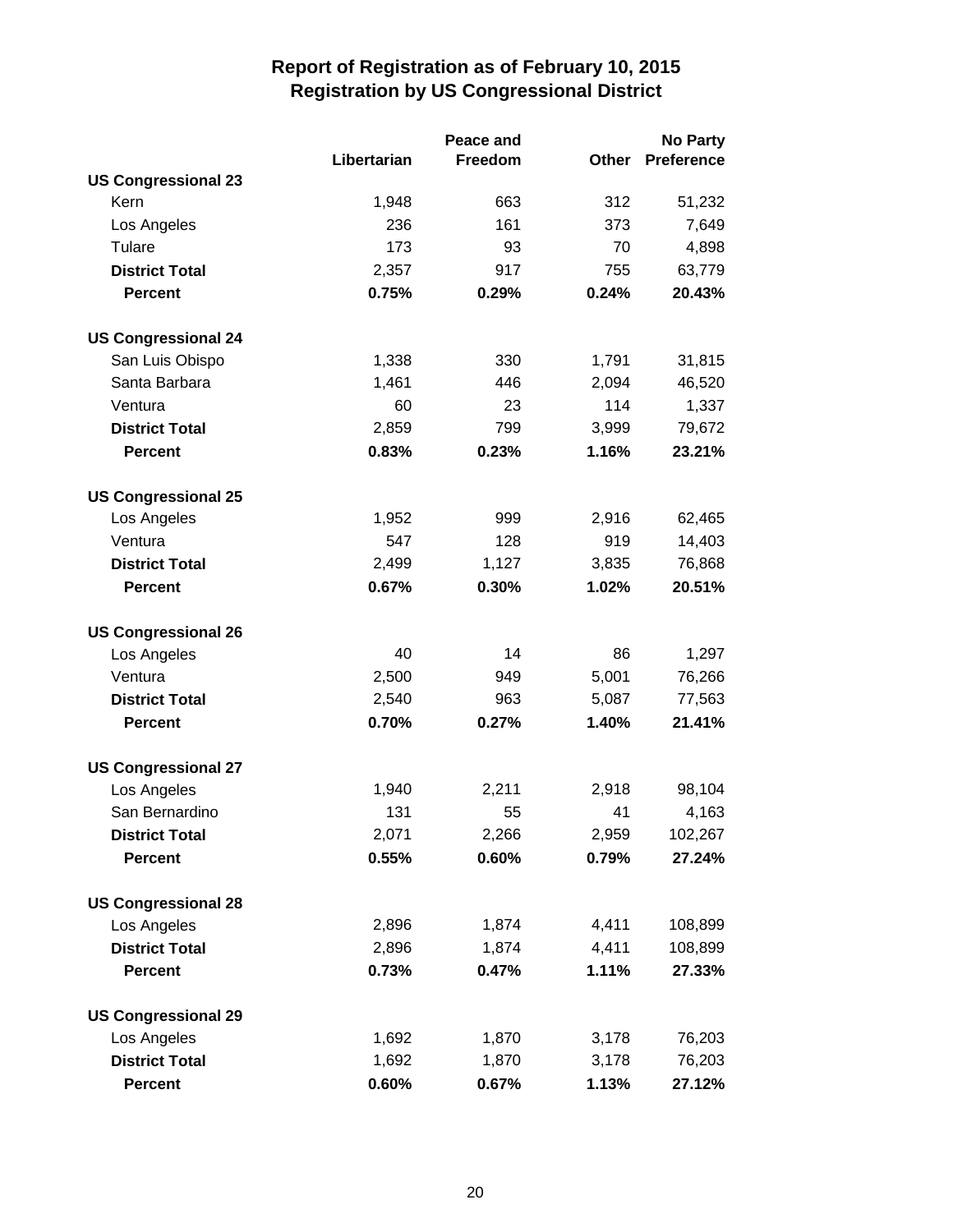|                            | <b>Total</b><br>American |                   |            |             |       |
|----------------------------|--------------------------|-------------------|------------|-------------|-------|
|                            | Registered               | <b>Democratic</b> | Republican | Independent | Green |
| <b>US Congressional 30</b> |                          |                   |            |             |       |
| Los Angeles                | 403,884                  | 195,323           | 92,957     | 9,995       | 2,242 |
| Ventura                    | 1,328                    | 470               | 501        | 31          | 3     |
| <b>District Total</b>      | 405,212                  | 195,793           | 93,458     | 10,026      | 2,245 |
| <b>Percent</b>             |                          | 48.32%            | 23.06%     | 2.47%       | 0.55% |
| <b>US Congressional 31</b> |                          |                   |            |             |       |
| San Bernardino             | 309,243                  | 123,096           | 104,477    | 9,897       | 1,173 |
| <b>District Total</b>      | 309,243                  | 123,096           | 104,477    | 9,897       | 1,173 |
| <b>Percent</b>             |                          | 39.81%            | 33.78%     | 3.20%       | 0.38% |
| <b>US Congressional 32</b> |                          |                   |            |             |       |
| Los Angeles                | 325,111                  | 149,584           | 81,167     | 7,963       | 1,214 |
| <b>District Total</b>      | 325,111                  | 149,584           | 81,167     | 7,963       | 1,214 |
| <b>Percent</b>             |                          | 46.01%            | 24.97%     | 2.45%       | 0.37% |
| <b>US Congressional 33</b> |                          |                   |            |             |       |
| Los Angeles                | 466,288                  | 201,383           | 123,608    | 11,171      | 2,901 |
| <b>District Total</b>      | 466,288                  | 201,383           | 123,608    | 11,171      | 2,901 |
| <b>Percent</b>             |                          | 43.19%            | 26.51%     | 2.40%       | 0.62% |
| <b>US Congressional 34</b> |                          |                   |            |             |       |
| Los Angeles                | 264,098                  | 148,353           | 29,494     | 5,108       | 2,024 |
| <b>District Total</b>      | 264,098                  | 148,353           | 29,494     | 5,108       | 2,024 |
| <b>Percent</b>             |                          | 56.17%            | 11.17%     | 1.93%       | 0.77% |
| <b>US Congressional 35</b> |                          |                   |            |             |       |
| Los Angeles                | 59,363                   | 29,528            | 11,096     | 1,308       | 256   |
| San Bernardino             | 198,863                  | 91,477            | 51,792     | 5,496       | 660   |
| <b>District Total</b>      | 258,226                  | 121,005           | 62,888     | 6,804       | 916   |
| <b>Percent</b>             |                          | 46.86%            | 24.35%     | 2.63%       | 0.35% |
| <b>US Congressional 36</b> |                          |                   |            |             |       |
| Riverside                  | 278,687                  | 105,253           | 106,843    | 8,910       | 813   |
| <b>District Total</b>      | 278,687                  | 105,253           | 106,843    | 8,910       | 813   |
| <b>Percent</b>             |                          | 37.77%            | 38.34%     | 3.20%       | 0.29% |
| <b>US Congressional 37</b> |                          |                   |            |             |       |
| Los Angeles                | 387,919                  | 245,199           | 37,368     | 7,740       | 2,189 |
| <b>District Total</b>      | 387,919                  | 245,199           | 37,368     | 7,740       | 2,189 |
| <b>Percent</b>             |                          | 63.21%            | 9.63%      | 2.00%       | 0.56% |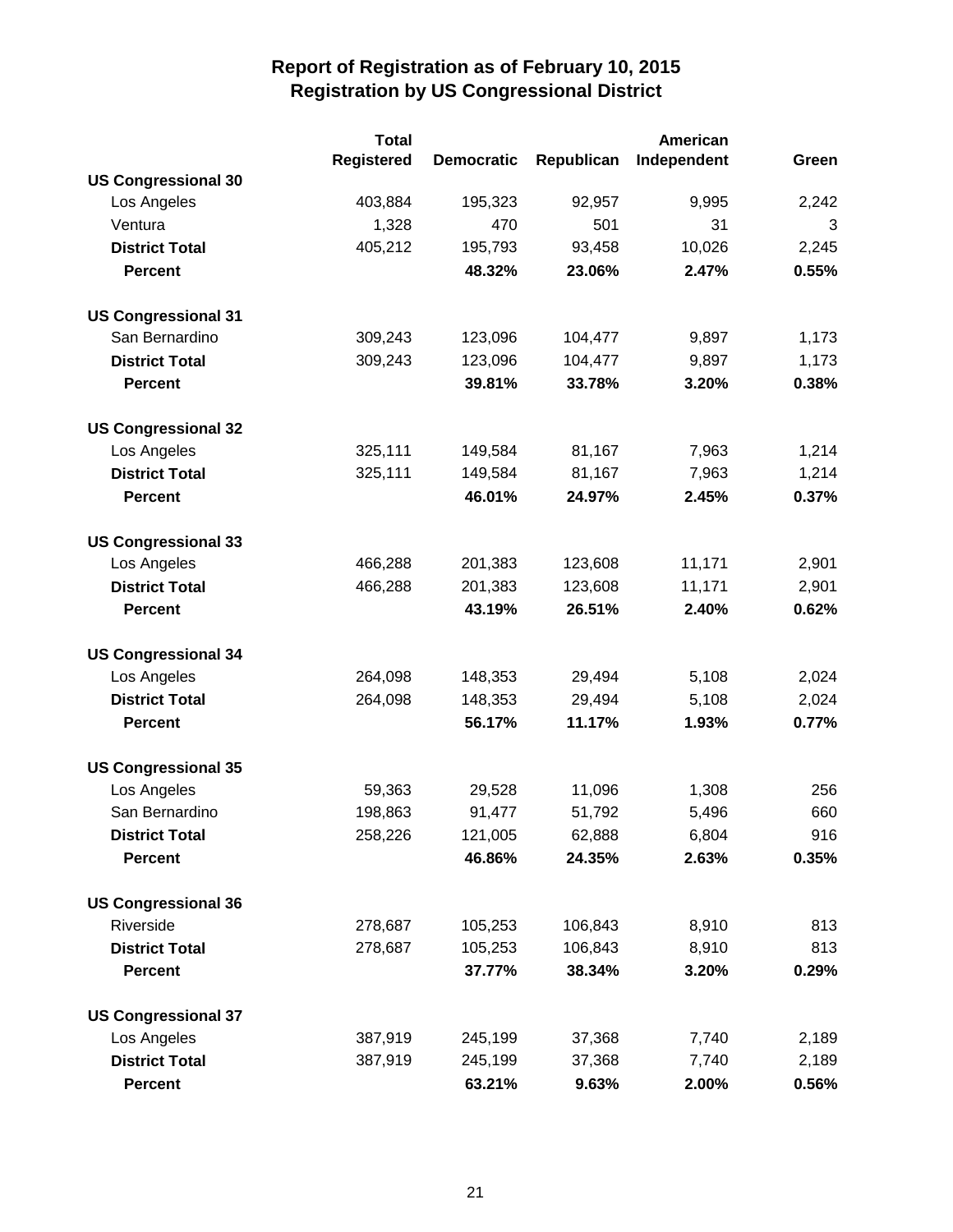|                            |                | Peace and | <b>No Party</b> |                   |  |
|----------------------------|----------------|-----------|-----------------|-------------------|--|
|                            | Libertarian    | Freedom   | <b>Other</b>    | <b>Preference</b> |  |
| <b>US Congressional 30</b> |                |           |                 |                   |  |
| Los Angeles                | 2,709          | 1,504     | 4,347           | 94,807            |  |
| Ventura                    | $\overline{7}$ | 5         | 20              | 291               |  |
| <b>District Total</b>      | 2,716          | 1,509     | 4,367           | 95,098            |  |
| <b>Percent</b>             | 0.67%          | 0.37%     | 1.08%           | 23.47%            |  |
| <b>US Congressional 31</b> |                |           |                 |                   |  |
| San Bernardino             | 1,832          | 1,461     | 666             | 66,641            |  |
| <b>District Total</b>      | 1,832          | 1,461     | 666             | 66,641            |  |
| <b>Percent</b>             | 0.59%          | 0.47%     | 0.22%           | 21.55%            |  |
| <b>US Congressional 32</b> |                |           |                 |                   |  |
| Los Angeles                | 1,753          | 3,655     | 2,453           | 77,322            |  |
| <b>District Total</b>      | 1,753          | 3,655     | 2,453           | 77,322            |  |
| <b>Percent</b>             | 0.54%          | 1.12%     | 0.75%           | 23.78%            |  |
| <b>US Congressional 33</b> |                |           |                 |                   |  |
| Los Angeles                | 3,540          | 1,296     | 5,492           | 116,897           |  |
| <b>District Total</b>      | 3,540          | 1,296     | 5,492           | 116,897           |  |
| <b>Percent</b>             | 0.76%          | 0.28%     | 1.18%           | 25.07%            |  |
| <b>US Congressional 34</b> |                |           |                 |                   |  |
| Los Angeles                | 1,499          | 2,655     | 2,102           | 72,863            |  |
| <b>District Total</b>      | 1,499          | 2,655     | 2,102           | 72,863            |  |
| <b>Percent</b>             | 0.57%          | 1.01%     | 0.80%           | 27.59%            |  |
| <b>US Congressional 35</b> |                |           |                 |                   |  |
| Los Angeles                | 315            | 1,886     | 492             | 14,482            |  |
| San Bernardino             | 1,109          | 1,342     | 392             | 46,595            |  |
| <b>District Total</b>      | 1,424          | 3,228     | 884             | 61,077            |  |
| <b>Percent</b>             | 0.55%          | 1.25%     | 0.34%           | 23.65%            |  |
| <b>US Congressional 36</b> |                |           |                 |                   |  |
| Riverside                  | 1,626          | 753       | 2,265           | 52,224            |  |
| <b>District Total</b>      | 1,626          | 753       | 2,265           | 52,224            |  |
| <b>Percent</b>             | 0.58%          | 0.27%     | 0.81%           | 18.74%            |  |
| <b>US Congressional 37</b> |                |           |                 |                   |  |
| Los Angeles                | 1,916          | 2,140     | 3,921           | 87,446            |  |
| <b>District Total</b>      | 1,916          | 2,140     | 3,921           | 87,446            |  |
| <b>Percent</b>             | 0.49%          | 0.55%     | 1.01%           | 22.54%            |  |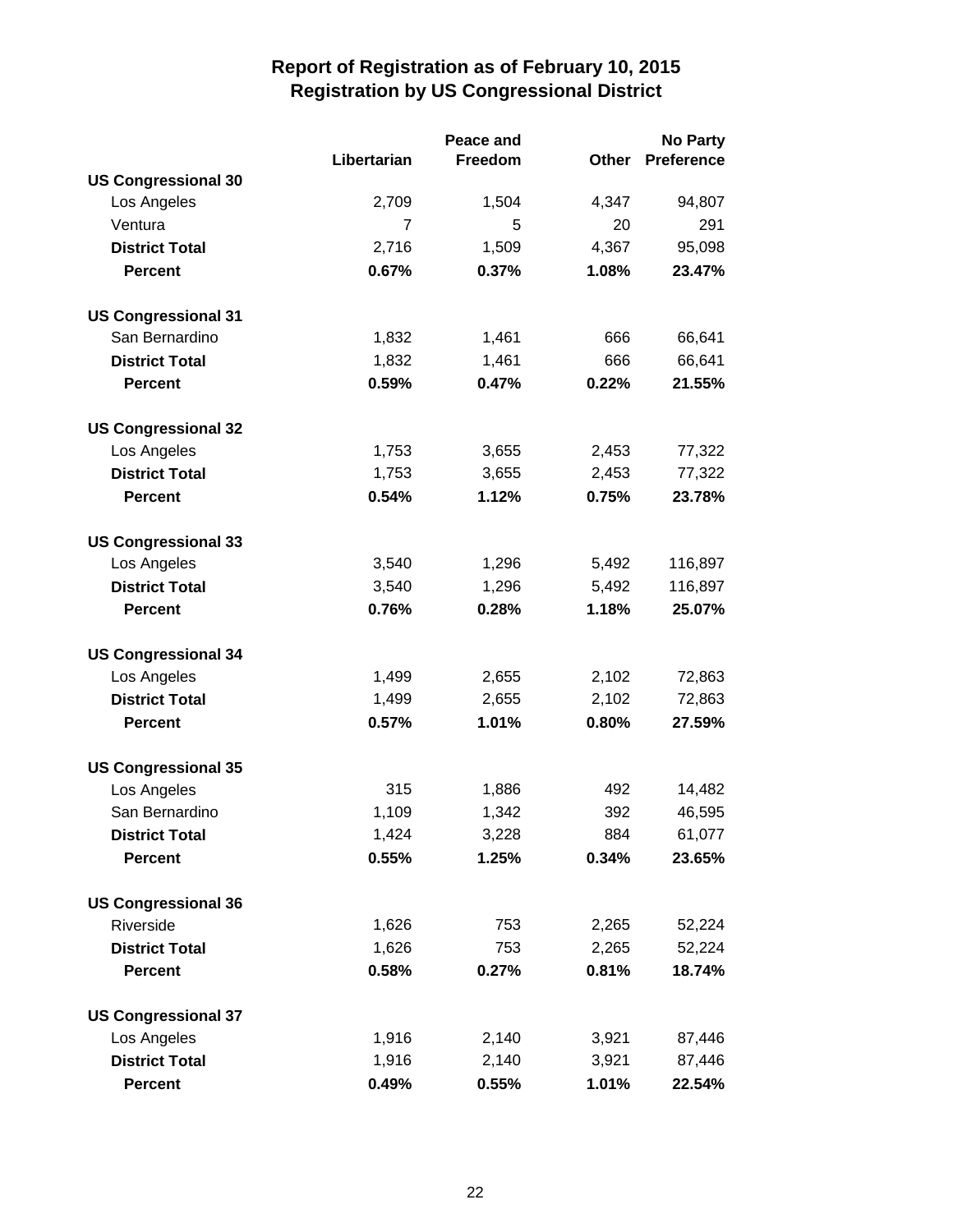|                            | <b>Total</b>      |                   |            | <b>American</b> |       |
|----------------------------|-------------------|-------------------|------------|-----------------|-------|
|                            | <b>Registered</b> | <b>Democratic</b> | Republican | Independent     | Green |
| <b>US Congressional 38</b> |                   |                   |            |                 |       |
| Los Angeles                | 352,734           | 172,219           | 84,916     | 7,872           | 1,259 |
| Orange                     | 7,709             | 2,737             | 2,857      | 165             | 13    |
| <b>District Total</b>      | 360,443           | 174,956           | 87,773     | 8,037           | 1,272 |
| <b>Percent</b>             |                   | 48.54%            | 24.35%     | 2.23%           | 0.35% |
| <b>US Congressional 39</b> |                   |                   |            |                 |       |
| Los Angeles                | 105,657           | 37,306            | 30,363     | 2,241           | 334   |
| Orange                     | 209,460           | 64,839            | 89,906     | 5,262           | 794   |
| San Bernardino             | 37,389            | 11,647            | 14,884     | 1,089           | 95    |
| <b>District Total</b>      | 352,506           | 113,792           | 135,153    | 8,592           | 1,223 |
| <b>Percent</b>             |                   | 32.28%            | 38.34%     | 2.44%           | 0.35% |
| <b>US Congressional 40</b> |                   |                   |            |                 |       |
| Los Angeles                | 250,056           | 149,079           | 32,480     | 4,659           | 789   |
| <b>District Total</b>      | 250,056           | 149,079           | 32,480     | 4,659           | 789   |
| <b>Percent</b>             |                   | 59.62%            | 12.99%     | 1.86%           | 0.32% |
| <b>US Congressional 41</b> |                   |                   |            |                 |       |
| Riverside                  | 267,436           | 111,683           | 90,313     | 6,952           | 896   |
| <b>District Total</b>      | 267,436           | 111,683           | 90,313     | 6,952           | 896   |
| <b>Percent</b>             |                   | 41.76%            | 33.77%     | 2.60%           | 0.34% |
| <b>US Congressional 42</b> |                   |                   |            |                 |       |
| Riverside                  | 300,239           | 86,941            | 132,680    | 10,295          | 863   |
| <b>District Total</b>      | 300,239           | 86,941            | 132,680    | 10,295          | 863   |
| <b>Percent</b>             |                   | 28.96%            | 44.19%     | 3.43%           | 0.29% |
| <b>US Congressional 43</b> |                   |                   |            |                 |       |
| Los Angeles                | 352,028           | 208,887           | 53,919     | 7,102           | 1,256 |
| <b>District Total</b>      | 352,028           | 208,887           | 53,919     | 7,102           | 1,256 |
| <b>Percent</b>             |                   | 59.34%            | 15.32%     | 2.02%           | 0.36% |
| <b>US Congressional 44</b> |                   |                   |            |                 |       |
| Los Angeles                | 315,396           | 196,756           | 36,110     | 6,016           | 1,120 |
| <b>District Total</b>      | 315,396           | 196,756           | 36,110     | 6,016           | 1,120 |
| <b>Percent</b>             |                   | 62.38%            | 11.45%     | 1.91%           | 0.36% |
| <b>US Congressional 45</b> |                   |                   |            |                 |       |
| Orange                     | 375,780           | 105,196           | 161,069    | 10,045          | 1,382 |
| <b>District Total</b>      | 375,780           | 105,196           | 161,069    | 10,045          | 1,382 |
| <b>Percent</b>             |                   | 27.99%            | 42.86%     | 2.67%           | 0.37% |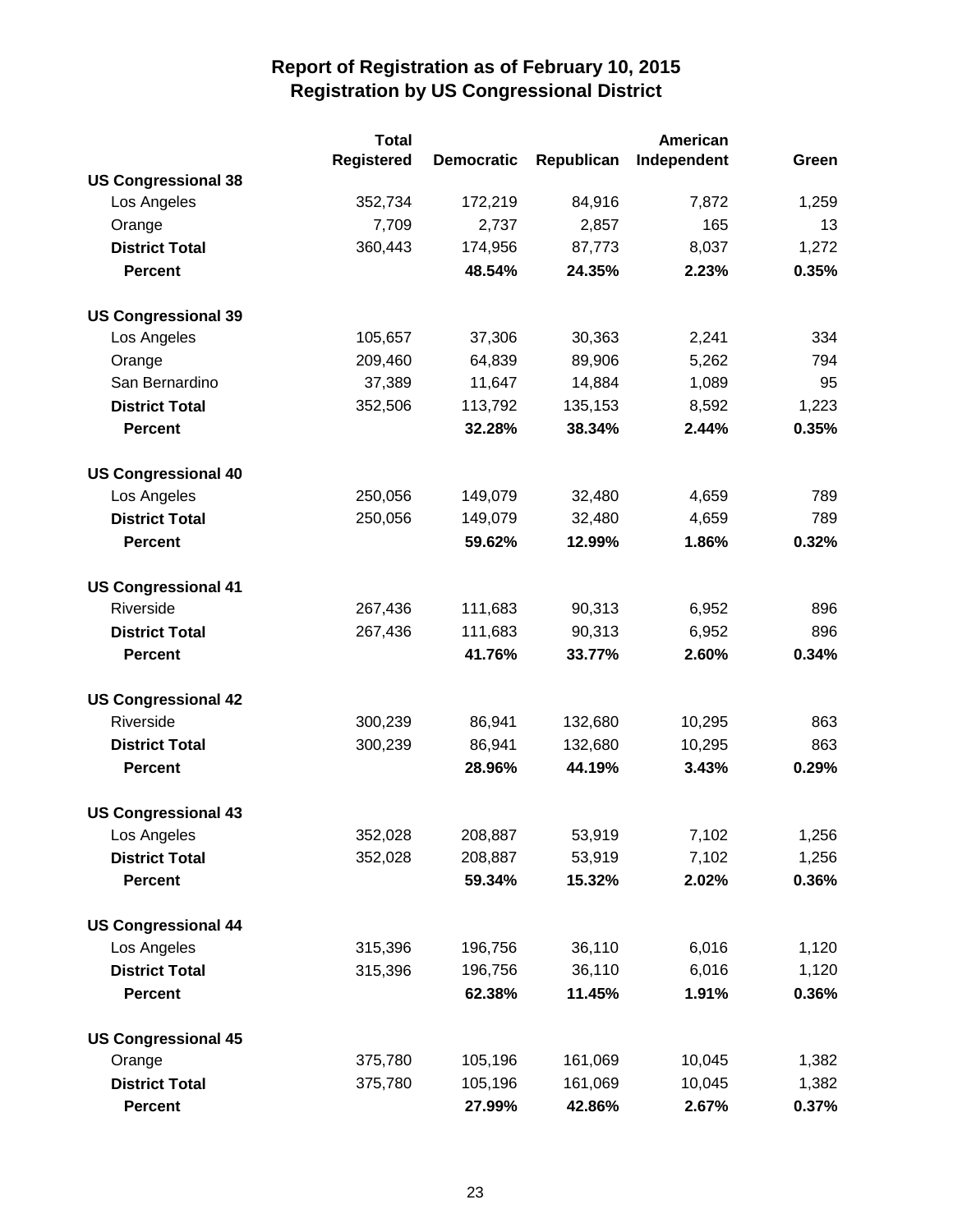|                            | Peace and   |         | <b>No Party</b> |                   |  |
|----------------------------|-------------|---------|-----------------|-------------------|--|
|                            | Libertarian | Freedom | Other           | <b>Preference</b> |  |
| <b>US Congressional 38</b> |             |         |                 |                   |  |
| Los Angeles                | 1,759       | 3,241   | 2,686           | 78,782            |  |
| Orange                     | 44          | 18      | 21              | 1,854             |  |
| <b>District Total</b>      | 1,803       | 3,259   | 2,707           | 80,636            |  |
| <b>Percent</b>             | 0.50%       | 0.90%   | 0.75%           | 22.37%            |  |
| <b>US Congressional 39</b> |             |         |                 |                   |  |
| Los Angeles                | 472         | 656     | 747             | 33,538            |  |
| Orange                     | 1,666       | 503     | 712             | 45,778            |  |
| San Bernardino             | 209         | 131     | 71              | 9,263             |  |
| <b>District Total</b>      | 2,347       | 1,290   | 1,530           | 88,579            |  |
| <b>Percent</b>             | 0.67%       | 0.37%   | 0.43%           | 25.13%            |  |
| <b>US Congressional 40</b> |             |         |                 |                   |  |
| Los Angeles                | 1,119       | 3,051   | 1,578           | 57,301            |  |
| <b>District Total</b>      | 1,119       | 3,051   | 1,578           | 57,301            |  |
| <b>Percent</b>             | 0.45%       | 1.22%   | 0.63%           | 22.92%            |  |
| <b>US Congressional 41</b> |             |         |                 |                   |  |
| Riverside                  | 1,600       | 1,511   | 2,012           | 52,469            |  |
| <b>District Total</b>      | 1,600       | 1,511   | 2,012           | 52,469            |  |
| <b>Percent</b>             | 0.60%       | 0.56%   | 0.75%           | 19.62%            |  |
| <b>US Congressional 42</b> |             |         |                 |                   |  |
| Riverside                  | 2,168       | 820     | 2,654           | 63,818            |  |
| <b>District Total</b>      | 2,168       | 820     | 2,654           | 63,818            |  |
| <b>Percent</b>             | 0.72%       | 0.27%   | 0.88%           | 21.26%            |  |
| <b>US Congressional 43</b> |             |         |                 |                   |  |
| Los Angeles                | 1,576       | 2,031   | 3,041           | 74,216            |  |
| <b>District Total</b>      | 1,576       | 2,031   | 3,041           | 74,216            |  |
| <b>Percent</b>             | 0.45%       | 0.58%   | 0.86%           | 21.08%            |  |
| <b>US Congressional 44</b> |             |         |                 |                   |  |
| Los Angeles                | 1,272       | 4,176   | 2,439           | 67,507            |  |
| <b>District Total</b>      | 1,272       | 4,176   | 2,439           | 67,507            |  |
| <b>Percent</b>             | 0.40%       | 1.32%   | 0.77%           | 21.40%            |  |
| <b>US Congressional 45</b> |             |         |                 |                   |  |
| Orange                     | 3,119       | 743     | 1,213           | 93,013            |  |
| <b>District Total</b>      | 3,119       | 743     | 1,213           | 93,013            |  |
| Percent                    | 0.83%       | 0.20%   | 0.32%           | 24.75%            |  |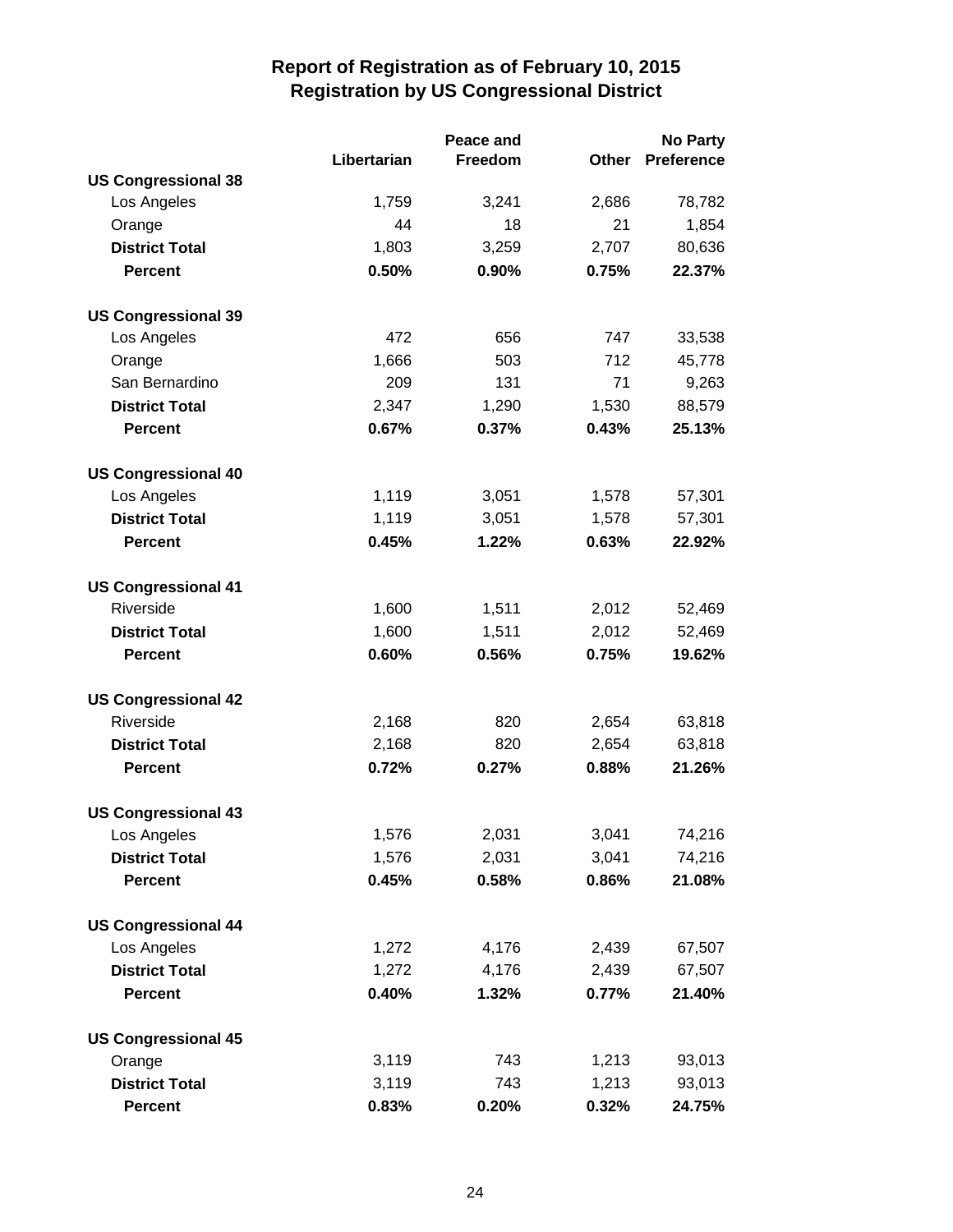|                            | <b>Total</b>      |                   |            | American    |         |
|----------------------------|-------------------|-------------------|------------|-------------|---------|
|                            | <b>Registered</b> | <b>Democratic</b> | Republican | Independent | Green   |
| <b>US Congressional 46</b> |                   |                   |            |             |         |
| Orange                     | 226,091           | 106,250           | 62,626     | 4,890       | 799     |
| <b>District Total</b>      | 226,091           | 106,250           | 62,626     | 4,890       | 799     |
| <b>Percent</b>             |                   | 46.99%            | 27.70%     | 2.16%       | 0.35%   |
| <b>US Congressional 47</b> |                   |                   |            |             |         |
| Los Angeles                | 237,560           | 116,002           | 51,663     | 6,215       | 1,807   |
| Orange                     | 127,810           | 42,788            | 49,156     | 3,189       | 472     |
| <b>District Total</b>      | 365,370           | 158,790           | 100,819    | 9,404       | 2,279   |
| <b>Percent</b>             |                   | 43.46%            | 27.59%     | 2.57%       | 0.62%   |
| <b>US Congressional 48</b> |                   |                   |            |             |         |
| Orange                     | 379,579           | 106,771           | 165,867    | 11,193      | 1,762   |
| <b>District Total</b>      | 379,579           | 106,771           | 165,867    | 11,193      | 1,762   |
| <b>Percent</b>             |                   | 28.13%            | 43.70%     | 2.95%       | 0.46%   |
| <b>US Congressional 49</b> |                   |                   |            |             |         |
| Orange                     | 91,150            | 22,123            | 43,848     | 3,163       | 399     |
| San Diego                  | 270,795           | 81,904            | 101,035    | 9,880       | 1,396   |
| <b>District Total</b>      | 361,945           | 104,027           | 144,883    | 13,043      | 1,795   |
| <b>Percent</b>             |                   | 28.74%            | 40.03%     | 3.60%       | 0.50%   |
| <b>US Congressional 50</b> |                   |                   |            |             |         |
| Riverside                  | 35,397            | 8,621             | 16,544     | 1,480       | 98      |
| San Diego                  | 314,912           | 80,987            | 139,415    | 12,737      | 1,255   |
| <b>District Total</b>      | 350,309           | 89,608            | 155,959    | 14,217      | 1,353   |
| <b>Percent</b>             |                   | 25.58%            | 44.52%     | 4.06%       | 0.39%   |
| <b>US Congressional 51</b> |                   |                   |            |             |         |
| Imperial                   | 57,934            | 28,519            | 12,726     | 1,413       | 132     |
| San Diego                  | 202,680           | 95,545            | 37,585     | 5,491       | 947     |
| <b>District Total</b>      | 260,614           | 124,064           | 50,311     | 6,904       | 1,079   |
| <b>Percent</b>             |                   | 47.60%            | 19.30%     | 2.65%       | 0.41%   |
| <b>US Congressional 52</b> |                   |                   |            |             |         |
| San Diego                  | 387,553           | 123,977           | 128,630    | 12,836      | 1,992   |
| <b>District Total</b>      | 387,553           | 123,977           | 128,630    | 12,836      | 1,992   |
| <b>Percent</b>             |                   | 31.99%            | 33.19%     | 3.31%       | 0.51%   |
| <b>US Congressional 53</b> |                   |                   |            |             |         |
| San Diego                  | 373,874           | 153,213           | 98,404     | 12,386      | 2,270   |
| <b>District Total</b>      | 373,874           | 153,213           | 98,404     | 12,386      | 2,270   |
| <b>Percent</b>             |                   | 40.98%            | 26.32%     | 3.31%       | 0.61%   |
| <b>State Total</b>         | 17,717,936        | 7,645,173         | 4,958,225  | 480,124     | 109,836 |
| <b>Percent</b>             |                   | 43.15%            | 27.98%     | 2.71%       | 0.62%   |